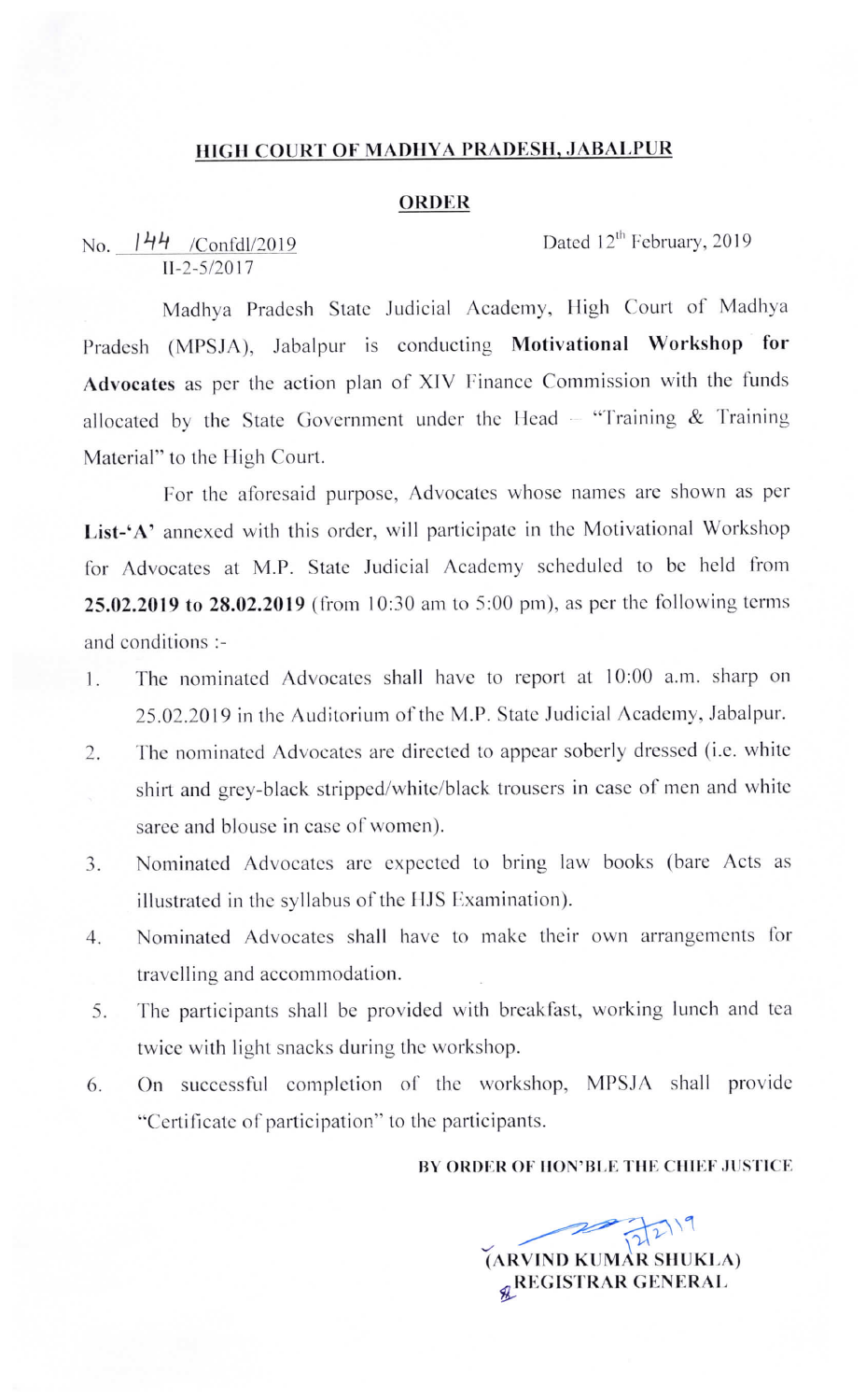Endt. No.  $\frac{145}{\sqrt{C} \text{on} \text{fd}/2019}$  Dated 12<sup>th</sup> February, 2019 I I-2-5/2017

Copy forwardcd to :-

- 1. The Deputy Controller, Govt. Central Press, Arera Hills, Habibganj, Bhopal-6 for publication in the next issue of the M.P. Gazaette,
- 2. The Principal Secretary, Govt. M.P. Law & Legislative Affairs Department,  $1<sup>st</sup>$  Floor, Vindhyachal Bhawan, Bhopal, Pin 462 006, for information.
- 3. The Accountant General, (I), M.P. Gazetted Audit Department, Gwalior, for information.
- 4. The Accountant General, (II), Gwalior, for information.
- 5. The Secretary, M.P. State Bar Council, High Court of Madhya Pradesh, Jabalpur premises for information and necessary action.
- 6. The I)istrict & Sessions Judge, Jabalpur/ Katni/ Mandla/ Balaghat/ Seoni/ Chhindwara/ Damoh/ Dindori/ Anuppur/ Shahdol/ Singrauli/ Rewa/ Satna/ Sagar for intimating the nominated Advocates as per annexed list List- $\Delta'$  and to ensure participation of the Advocates in the aforesaid workshop.
- 7. Registrar (I.T.), High Court of Madhya Pradesh, Jabalpur, for sending copy of order by e-mail to following Judicial Officers:-
	- 1. District Judge (Inspection), High Court Premises, Jabalpur/ District Judge (Inspection), J.E.-1, Judges Enclave, Residcncy Area, Indore-45200l/ District Judge (Inspection), 28/8, Race-course Road, Opposite Maila Ground, Gwalior (M.P.), for information.
	- 2 Principal Registrar, IIigh Court of M.P.. Bench lndorc, for information.
	- 3. Principal Registrar, High Court of M.P., Bench at Gwalior, New High Court Building, City Ccntrc, Gwalior, for information.
	- 4. Member Secretary, M.P. State Legal Services Authority, 574, South Civil Lines, Jabalpur, for information.
	- 5. Principal Registrar (Judicial)/ (Vigilance)/ (I.L.R. & Examination), High Court of M.P., Jabalpur, for information.
	- 6. Member Secretary, State Court Management System Committee, High Court of M.P., Jabalpur, for information.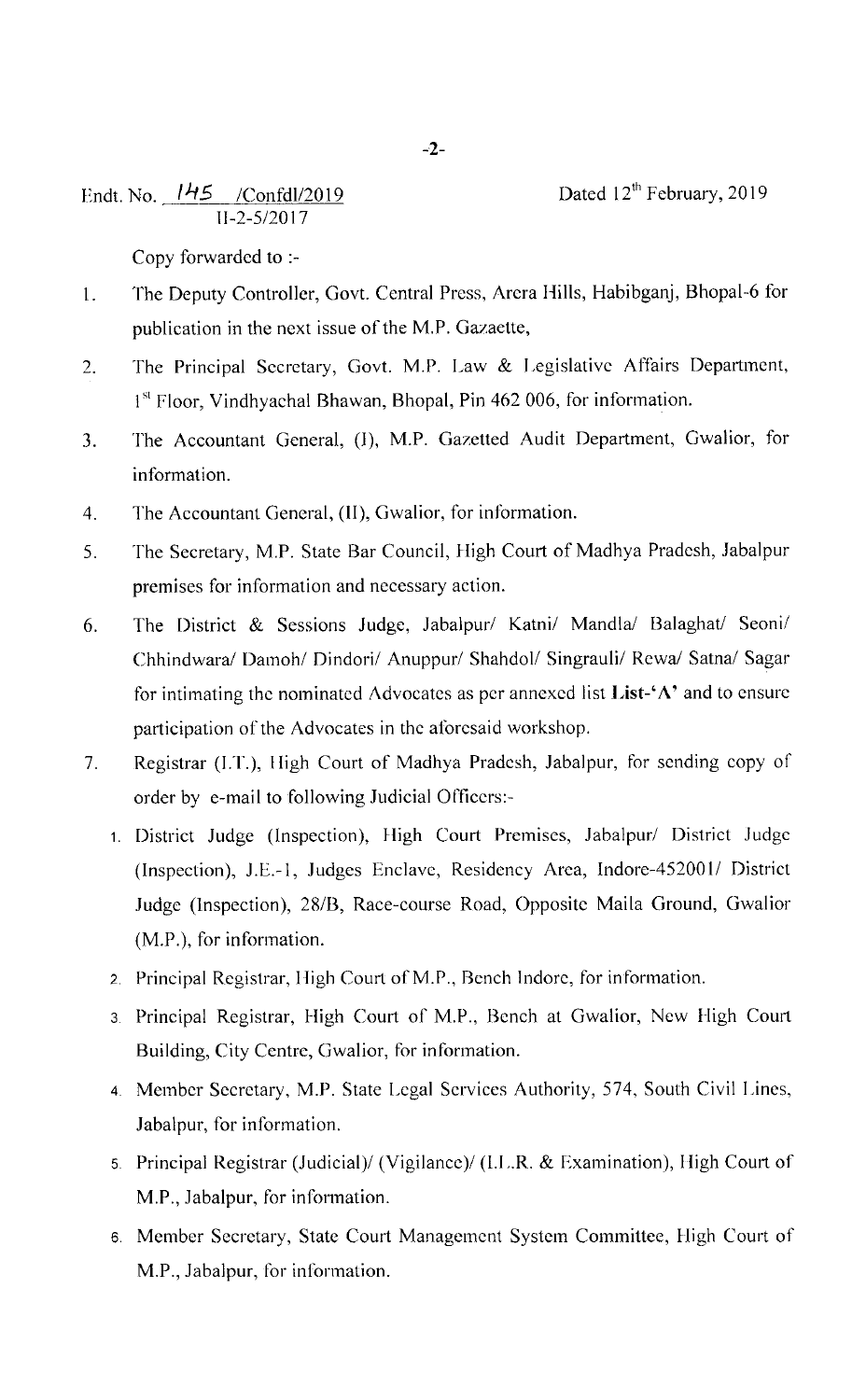- 7 Registrar (I&L)/ (District Establishment)/ (Works & Infrastructure)/ (Judicial-I)/ (Judicial~II)/ (Administration)/ (Exam & Labour Judiciary)/ Officer on Special Duty/ Registrar-cum-Secretary, High Court Legal Service Committee, High Court of Madhya Pradesh, Jabalpur, for information.
- 8. Director/ Additional Director/ Faculty Member (Sr.)/ Faculty Member (Jr.)/ Assistant Director/ O.S.Ds, Madhya Pradesh State Judicial Academy, Jabalpur for information.
- 9. Registrar (E.)/ Account Officer/ Budget Officer/ Joint Registrar (Protocol)/ Deputy Registrar (Judicial), IIigh Court of Madhya Pradesh, Jabalpur, for information.
- 10. Registrar-cum-P.P.S. to Hon'ble the Chief Justice, High Court of Madhya Pradesh, Jabalpur, for placing the same before Hon'ble the Chief Justice for kind information.
- 11. P.S. to Hon'ble Shri Justice , High Court of M.P., Jabalpur/Bench Indore/Bench Gwalior for placing the same before His Lordship for kind information.
- 12. Section Officer, Pension/ Budget/ Assistant (Work)/ Complaint/ Pay Fixation (Gazetted)/ Advance/ Leave (Gazetted)/ Civil Checker/ Criminal Checker, High Court of M.P., Jabalpur for information.
- 13. PS to Registrar General, High Court of Madhya Pradesh, Jabalpur, for information.

 $\mathcal{L}$ (ARVIND KUMAR SHUKLA)  $22$ **&REGISTRAR GENERAL**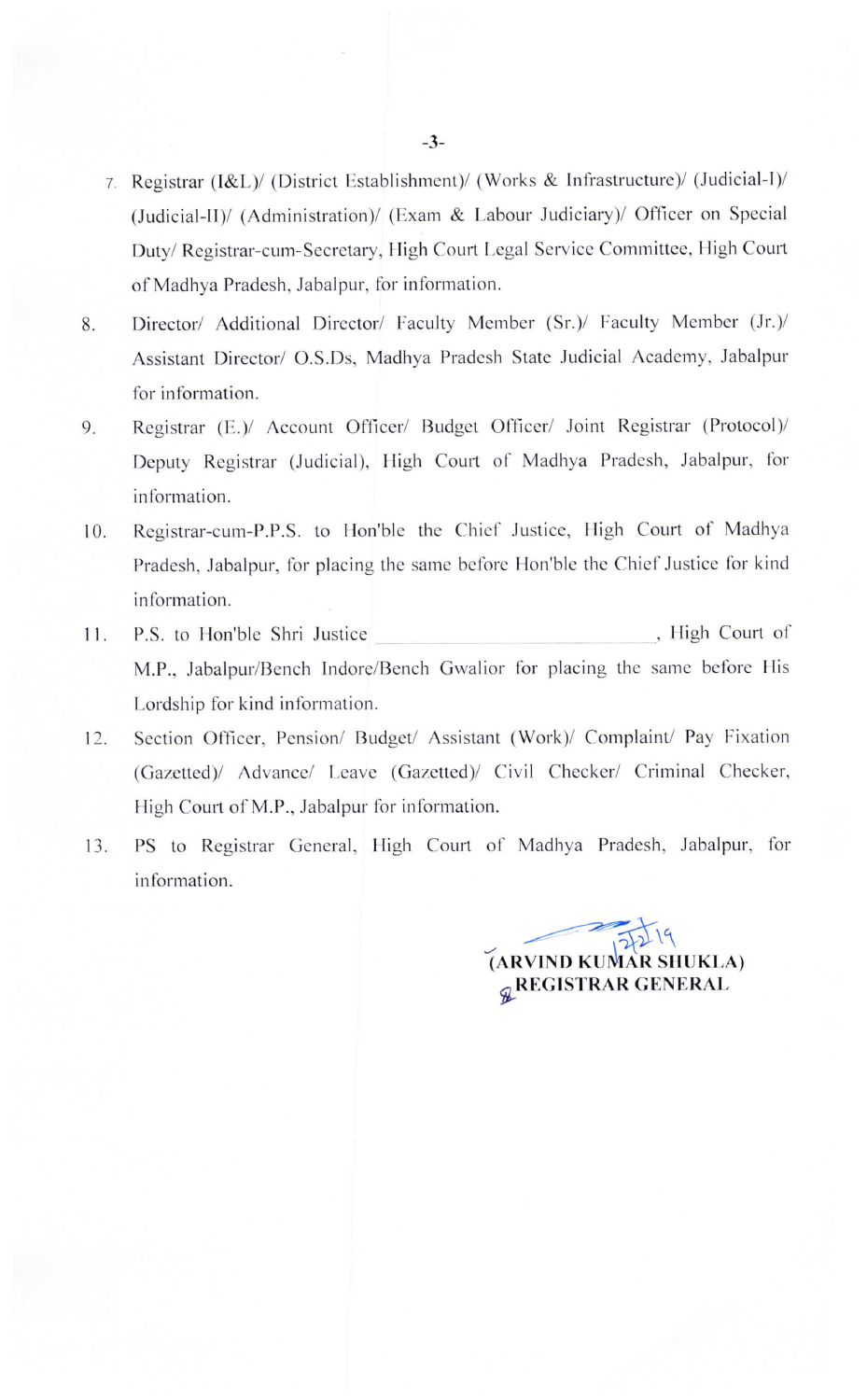# Madhya Pradesh State Judicial Academy High Court of M.P., Jabalpur

 $-4-$ 

## MOTIVATI0NAL WORKSHOP FOR ADVOCATES

### Dated: 25-02-2019 to 28-02-2019

| S. No.         | <b>Name of Advocate</b>          | <b>Tehsil</b>        | <b>District</b> |
|----------------|----------------------------------|----------------------|-----------------|
| $\mathbf{1}$   | Shri Ashish Tripati              | Anuppur              | Anuppur         |
| $\overline{2}$ | <b>Shri Manvend Singh</b>        | Anuppur              | Anuppur         |
| 3              | <b>Shri Santosh Rathore</b>      | Anuppur              | Anuppur         |
| 4              | Shri Sumit Nayak                 | Anuppur              | Anuppur         |
| 5              | Shri Mohd.Ramjan                 | Anuppur              | Anuppur         |
| 6              | Shri Akhilesh Kumar Dwivedi      | Kotma                | Anuppur         |
| 7              | Shri Vikas Kumar Pandey          | Kotma                | Anuppur         |
| 8              | Shri Ankit Kesharwani            | Rajendragram Anuppur |                 |
| 9              | Shri Santosh Tiwari              | Rajendragram Anuppur |                 |
| 10             | Shri Mahidhar Mishra             | Rajendragram Anuppur |                 |
| 11             | Shri Anantram Vaishay            | Waidhan              | Singrauli       |
| 12             | Shri Sashi Busan Kumar           | Waidhan              | Singrauli       |
| 13             | Shri Shivendra Kumar Singh Patel | Waidhan              | Singrauli       |
| 14             | Shri Rishi Pandey                | Waidhan              | Singrauli       |
| 15             | Shri Jagmohan Lal Sahu           | Waidhan              | Singrauli       |
| 16             | Shri Shravan Kumar Shukla        | Deosar               | Singrauli       |
| 17             | Shri Kaushlendra Pandey          | Deosar               | Singrauli       |
| 18             | Shri Dilip Kumar Dwivedi         | Deosar               | Singrauli       |
| 19             | Shri Arun Singh Chandel          | Deosar               | Singrauli       |
| 20             | Shri Mahesh Kumar Gupta          | Deosar               | Singrauli       |
| 21             | Shri Virendra Chanpuriya         | Katni                | Katni           |
| 22             | Shri Pradeep Tiwari              | Katni                | Katni           |
| 23             | Shri Anuj Tiwari                 | Katni                | Katni           |
| 24             | Shri Sharda Tripathi             | Katni                | Katni           |
| 25             | Smt. Anjulata Paroha             | Katni                | Katni           |
| 26             | Shri Mukesh Puri Goswami         | Katni                | Katni           |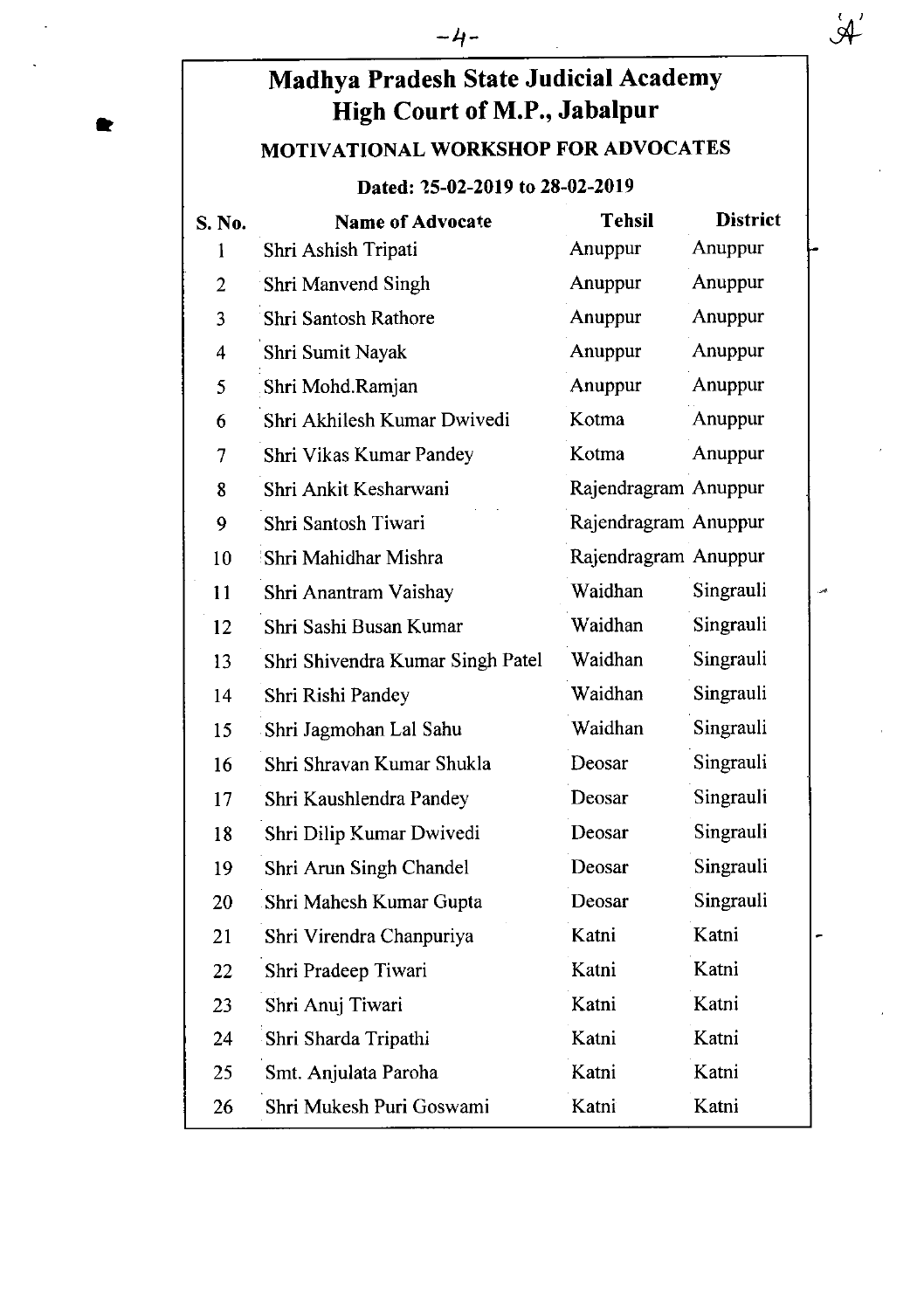| S. No. | <b>Name of Advocate</b>      | <b>Tehsil</b>     | <b>District</b> |    |
|--------|------------------------------|-------------------|-----------------|----|
| 27     | Shri Sidharat Gautam         | Katni             | Katni           |    |
| 28     | Smt. Tripti Tamrekar         | Katni             | Katni           |    |
| 29     | Shri Arun Kumar Mishra       | Katni             | Katni           |    |
| 30     | Shri Subhash Tripathi        | Dhimarkheda Katni |                 |    |
| 31     | Shri Amit Kumar Tiwari       | Rewa              | Rewa            |    |
| 32     | Shri Harshvardhan Singh      | Rewa              | Rewa            |    |
| 33     | Shri Dharmendra Kumar Pandey | Rewa              | Rewa            |    |
| 34     | Shri Satyendra Kumar Sharma  | Rewa              | Rewa            |    |
| 35     | Ku. Shuchi Mishra            | Rewa              | Rewa            |    |
| 36     | Shri Saleha Haidar           | Rewa              | Rewa            |    |
| 37     | Ku. Pooja Rajak              | Rewa              | Rewa            |    |
| 38     | Shri Dilip Awadhiya          | Rewa              | Rewa            |    |
| 39     | Shri Dinesh Tripathi         | Rewa              | Rewa            |    |
| 40     | Shri Narendra Kumar Tiwari   | Rewa              | Rewa            |    |
| 41     | Shri Girish Dwivedi          | Rewa              | Rewa            |    |
| 42     | Shri Subham Bose             | Balaghat          | Balaghat        | ۰. |
| 43     | Shri Mahendra Deshmukh       | Balaghat          | Balaghat        |    |
| 44     | Shri Narayan Prasad          | <b>Balaghat</b>   | Balaghat        |    |
| 45     | Shri Narendra Patle          | <b>Balaghat</b>   | Balaghat        |    |
| 46     | Shri Rajpal Ukey             | <b>Balaghat</b>   | Balaghat        |    |
| 47     | Shri Bhojlal Ranna           | <b>Balaghat</b>   | Balaghat        |    |
| 48     | Ku. Savita Ajit              | Balaghat          | Balaghat        |    |
| 49     | Shri Vimal Rahangdale        | <b>Balaghat</b>   | <b>Balaghat</b> |    |
| 50     | Shri D.R. Bisen              | Balaghat          | <b>Balaghat</b> |    |
| 51     | Shri Ajaz Khan               | Balaghat          | Balaghat        |    |
| 52     | Ku. Pooja Vishwakarma        | <b>Balaghat</b>   | Balaghat        |    |
| 53     | Shri Satish Chandra Rushikar | Balaghat          | Balaghat        |    |
| 54     | Shri V.P. Thakre             | Balaghat          | <b>Balaghat</b> |    |
| 55     | Shri Asad Rehan Qureshi      | Balaghat          | Balaghat        |    |
| 56     | Shri Ragvendra Sharma        | Seoni             | Seoni           |    |
| 57     | Shri Narayan Bopche          | Seoni             | Seoni           |    |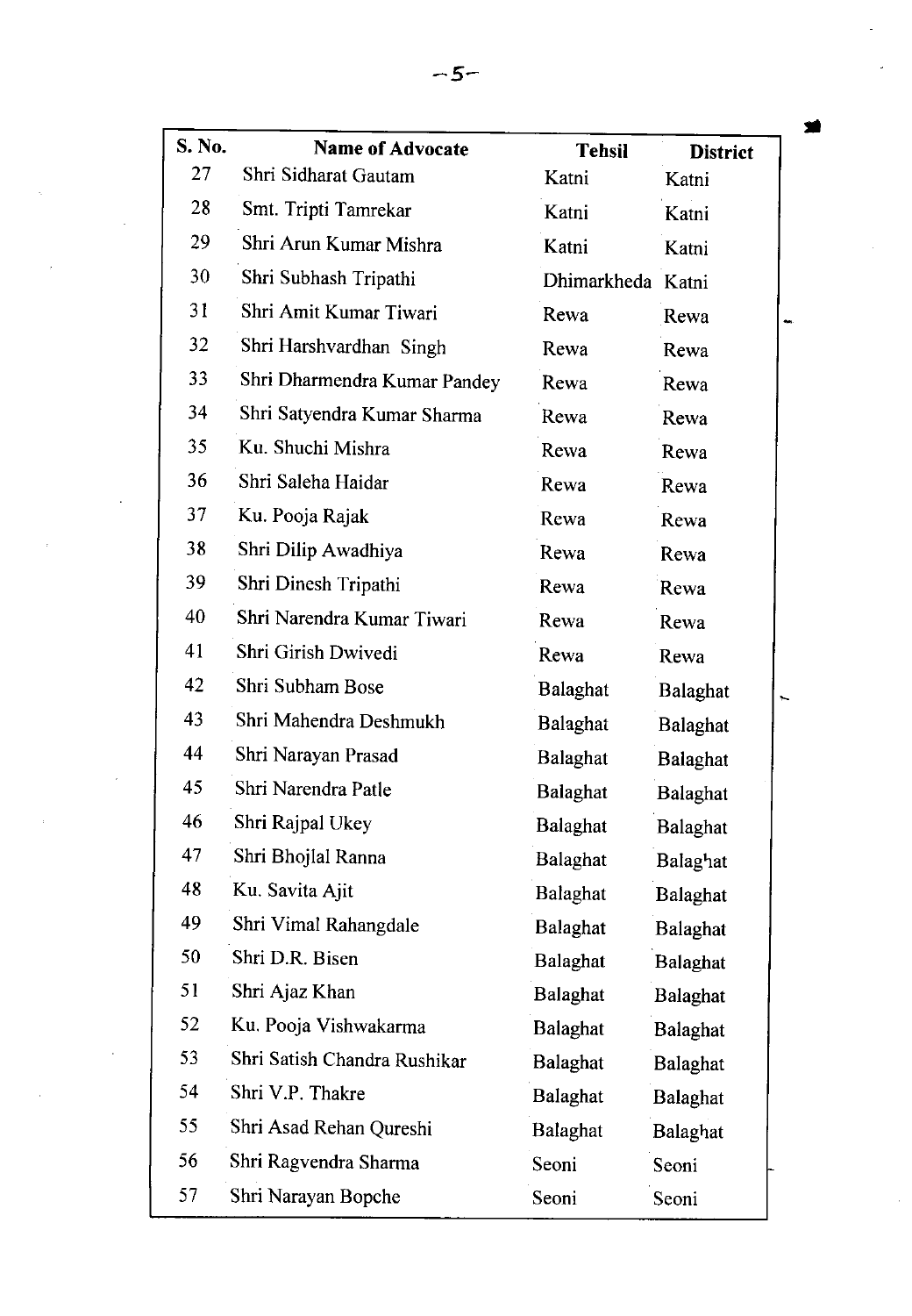| S. No. | <b>Name of Advocate</b>          | <b>Tehsil</b>  | <b>District</b> |
|--------|----------------------------------|----------------|-----------------|
| 58     | Shri Rambhuj Baghel              | Seoni          | Seoni           |
| 59     | Shri Devendra Sahu               | Seoni          | Seoni           |
| 60     | Shri Mohd. Khalid Khan           | Seoni          | Seoni           |
| 61     | Sushri Sheera Afroj Khan         | Seoni          | Seoni           |
| 62     | Shri Yugal Kishore Baghel        | Seoni          | Seoni           |
| 63     | Shri Manoj Prajapati             | Seoni          | Seoni           |
| 64     | Shri Ajay Awasthi                | Seoni          | Seoni           |
| 65     | Shri Rajendra Choudhary          | Seoni          | Seoni           |
| 66     | Shri Ajay Paraste                | Dindori        | Dindori         |
| 67     | Shri Satyendra Yadav             | Dindori        | Dindori         |
| 68     | Shri Sudeel Barmaiya             | Dindori        | Dindori         |
| 69     | Shri Virendra Padwar             | <b>Dindori</b> | Dindori         |
| 70     | Shri Arvind Tiwari               | Dindori        | Dindori         |
| 71     | Shri Harsh Kumar Gupta           | Dindori        | Dindori         |
| 72     | Shri Shivlal Maravi              | Dindori        | Dindori         |
| 73     | Shri Raju Singh Rathore          | Dindori        | Dindori         |
| 74     | Shri Deepak Rakeshiya            | Dindori        | Dindori         |
| 75     | Shri Aditya Kumar Tiwari         | Satna          | Satna           |
| 76     | Shri Ramesh Chandra Banerji      | Satna          | Satna           |
| 77     | Shri Balkrishna Mishra           | Satna          | Satna           |
| 78     | Shri Deepak Mishra               | Amarpatan      | Satna           |
| 79     | Shri Vinay Pathak                | Nagod          | Satna           |
| 80     | Shri Dharmendra Singh            | Nagod          | Satna           |
| 81     | Shri Pushpendra Singh Patel      | Uchehara       | Satna           |
| 82     | Shri Satyanarayan Mishra         | Maiher         | Satna           |
| 83     | Shri Sunil Datt Tripathi         | Maiher         | Satna           |
| 84     | Shri Lovekush Soni               | Rampur         | Satna           |
| 85     | <b>Shri Mohindar Singh Bains</b> | Chhindwara     | Chhindwara      |
| 86     | Shri Vijay Pal                   | Chhindwara     | Chhindwara      |
| 87     | Shri Ajay Bhargav                | Chhindwara     | Chhindwara      |
| 88     | Shri Mansoor Baig                | Chhindwara     | Chhindwara      |
|        |                                  |                |                 |

 $-6-$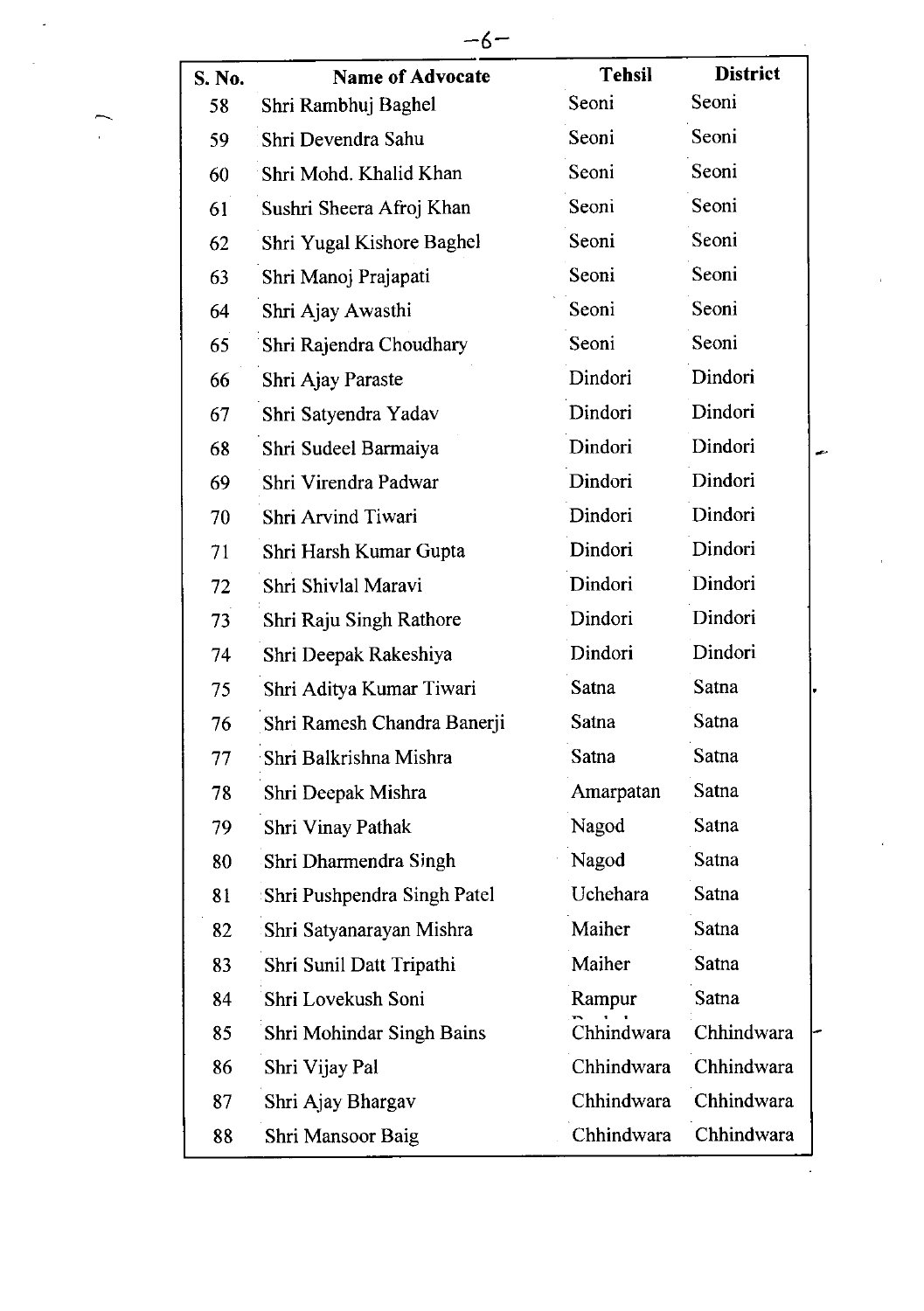| S. No. | <b>Name of Advocate</b>  | <b>Tehsil</b> | <b>District</b> |
|--------|--------------------------|---------------|-----------------|
| 89     | Shri Durgesh Vishwakarma | Chhindwara    | Chhindwara      |
| 90     | Shri Himesh Shukla       | Chhindwara    | Chhindwara      |
| 91     | Smt. Shabnam Khan/Shukla | Chhindwara    | Chhindwara      |
| 92     | Shri Shakti Pandeya      | Chhindwara    | Chhindwara      |
| 93     | Shri Brajesh Kohre       | Chhindwara    | Chhindwara      |
| 94     | Shri Kubre Tekankar      | Chhindwara    | Chhindwara      |
| 95     | Shri Rakesh Pathak       | Mandla        | Mandla          |
| 96     | Shri Nitin Mishra        | Mandla        | Mandla          |
| 97     | Shri Sachendra Saraap    | Mandla        | Mandla          |
| 98     | Shri Rajesh Yadav        | Mandla        | Mand.a          |
| 99     | Shri Rahul Rai           | Mandla        | Mandla          |
| 100    | Shri Satish Verman       | Mandla        | Mandla          |
| 101    | Shri Atul Saraap         | Mandla        | Mandla          |
| 102    | Shri Aashish Tripathi    | Mandla        | Mandla          |
| 103    | Shri K.K. Jhariya (Jr.)  | Mandla        | Mandla          |
| 104    | Shri Anrath Singh Thakur | Damoh         | Damoh           |
| 105    | Ku. Deepa Soni           | Damoh         | Damoh           |
| 106    | Shri Pradeep Rai         | Damoh         | Damoh           |
| 107    | Shri Mohd. Shahid Khan   | Damoh         | Damoh           |
| 108    | Shri Kapil Singh Hajari  | Damoh         | Damoh           |
| 109    | Shri Anil Ahirwar        | Damoh         | Damoh           |
| 110    | Shri Pratap Dubey        | Pathariya     | Damoh           |
| 111    | Shri Neeraj Badgaiya     | Pathariya     | Damoh           |
| 112    | Shri Rakesh Singh Thakur | Tendukhera    | Damoh           |
| 113    | Shri Pramod Sareiya      | Tendukhera    | Damoh           |
| 114    | Shri Manish Kumar Pandey | Sagar         | Sagar           |
| 115    | Shri Shaliendra Dubey    | Sagar         | Sagar           |
| 116    | Shri Balkishan Ahirwar   | Sagar         | Sagar           |
| 117    | Shri Aakash Shukla       | Sagar         | Sagar           |
| 118    | Shri Neelesh Mishra      | Sagar         | Sagar           |
| 119    | Shri Rakesh Patel        | Sagar         | Sagar           |